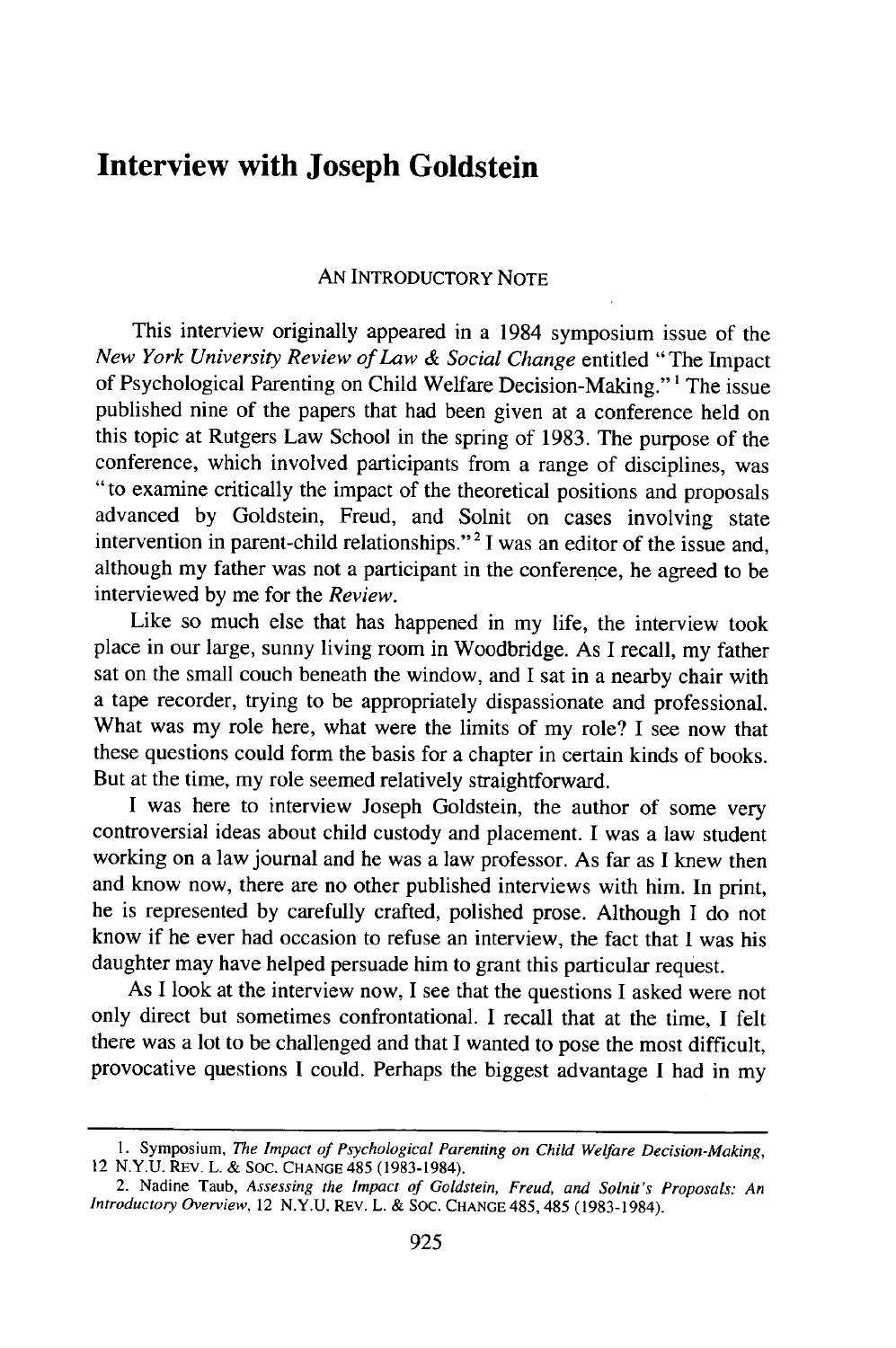role as daughter-interviewer was that I felt no trepidation or reluctance to ask questions that spared the niceties and went right to what I saw as the most troubling issues raised by critics.

My father was a man whose feelings showed in the set of his mouth, the expression in his eyes. During the interview, he was serious, professional, at times critical, but he did not hide his evident pleasure in being interviewed and even challenged by his daughter. Though this did not make my **job** as interviewer any easier, I did not expect nor would I have wanted it to be otherwise.

Anne Goldstein January 2001

 $* * *$ 

THE REVIEW: How do you respond to the criticism that in practice your theories serve to encourage childcare workers to prolong temporary placements so that stronger ties are formed with a foster family whom the worker perceives as "better" than the child's natural family, and that this eventually facilitates a permanent placement with the foster family?

PROFESSOR **GOLDSTEIN:** If this is the effect, it is certainly contrary to everything we propose. First of all, we say that it is an obligation of state agencies to make every possible effort to maintain children in their own family setting. Second, we urge that every effort be made to maintain the continuity of ties with the family from whom the child has been removed. It is-or at least it should be-a function of foster parents to keep alive these ties and bonds, because the primary goal of temporary placement is to restore a child as quickly as possible to the family from which she came.

If foster care were really temporary and used as preparation for early return, many of the problems associated with it would not exist. But if the reality is that foster care is not temporary in the eyes of a particular child because of the passage of time, depending upon the age of the child and the extent to which the agency maintains the ties, the least detrimental alternative may be for that child to remain with the foster family. A contradictory problem in the system is that children are moved from one foster caretaker to another, in part to protect the opportunity to return the child to her biological family. Each time the child is moved, depending on her age, there is damage done to her capacity to establish meaningful relationships, to feel secure about herself.

At some point, yes, it is true, there are going to be hurt parents and disappointed parents who don't have their children returned to them. But if the societal choice is between hurting one set of parents over another and doing as little harm as possible to the child, we, as citizens, not as childcare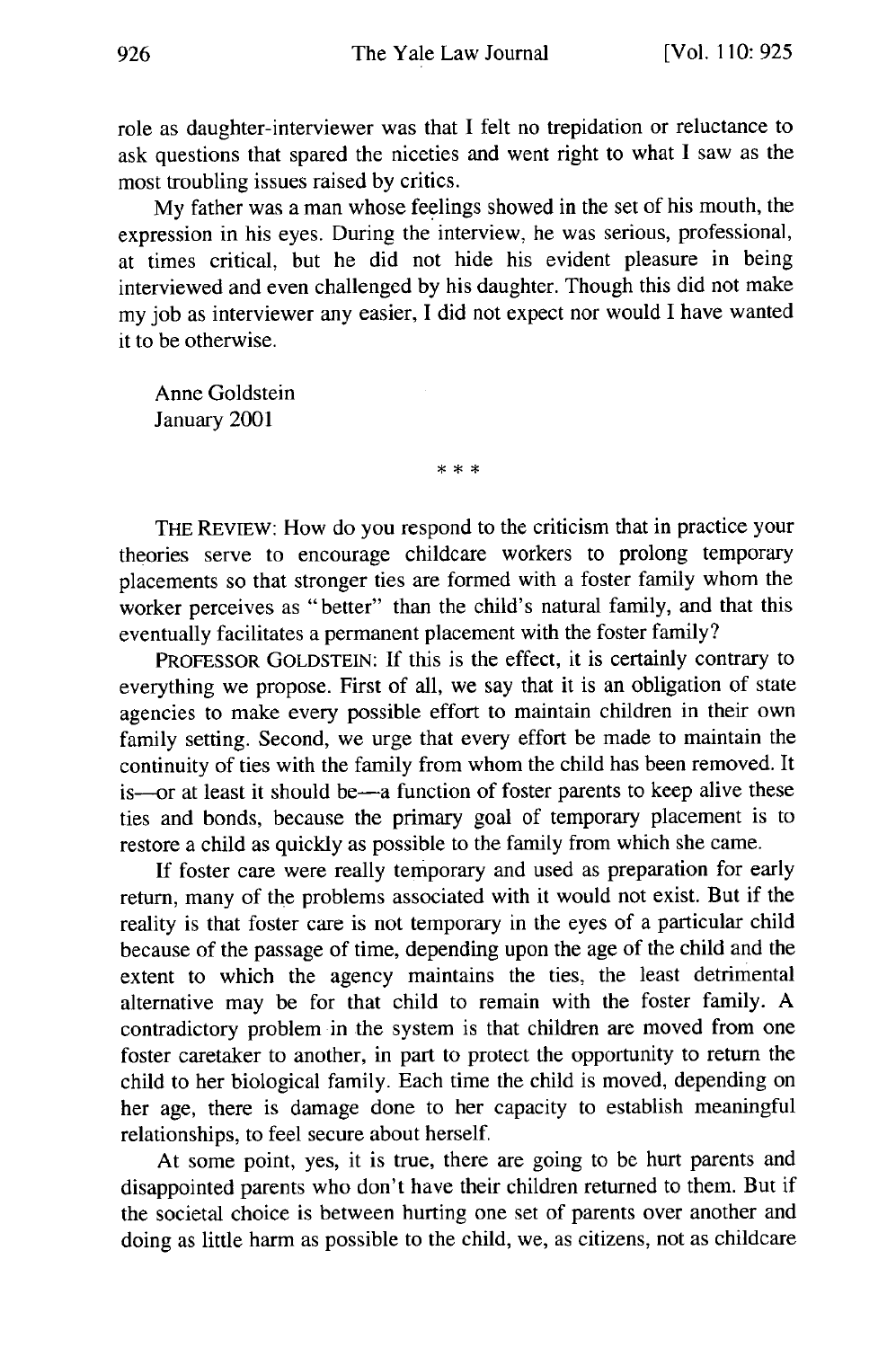experts, prefer a policy that safeguards the child's well-being. No matter what decision is made, there is likely to be in these situations one set of disappointed parents and one set of pleased parents. The purpose of affirmative action here is to serve the interests of the child, not those of the competing adults.

THE REVIEW: How does a child know that a placement is temporary?

PROFESSOR GOLDSTEIN: Now that is a very important issue. It goes directly to the meaning of continuity and a child's sense of time. Much depends, of course, on the age of the child. An infant is not going to know a placement is temporary at all. A toddler, a school-age child may be helped to understand that it is temporary. Older children can expect and hope that it will be temporary if they have had a long and continuing relationship with their parents. It is precisely because the younger child may not be able to understand, that ties develop without regard to any prior relationship. The less extensive the prior relationship, the more difficult it is to establish temporariness for the child.

For example, consider a child of three years who has been living with her parents. Because of an emergency, the child is removed from her home. At the time the child is removed, possibly at the request of her parents, there is every expectation that things can be righted in the next six or ten or twelve months. What does a worker do to maintain the prior ties?

First of all, the child ought to be placed as close to wherever the parents reside as possible, so that it is convenient for the parents to see the child frequently. The foster parent must encourage the family to retain as much contact as possible. In addition, foster parents should understand, for example, that it is important to work very hard to keep a school-age child in the same school district, the same neighborhood, to reduce the extent of the break between that child and her classmates and neighbors.

Maintaining the prior ties means little things that one can only hint at, because interpersonal relationships as they develop are so complex. It may be that the rattle or the toys in the crib or the crib itself are moved from the home to the foster home to minimize the strangeness of the new setting. If the natural parent sings certain songs to the child at night before she goes to bed, or whatever, the foster parent should try to do likewise. The foster family should continue to rear the child as closely as possible in the ways of the original family. This may well mean that in selecting the foster parent, care should be taken to seek people with a similar outlook and background, to reduce the extent of change and make the transfer to and back as easy as possible. That does not mean that in the eyes of the child it is easy; it will be very difficult, but at the very least there should be a conscious recognition of the difficulty and an attempt to make it easier.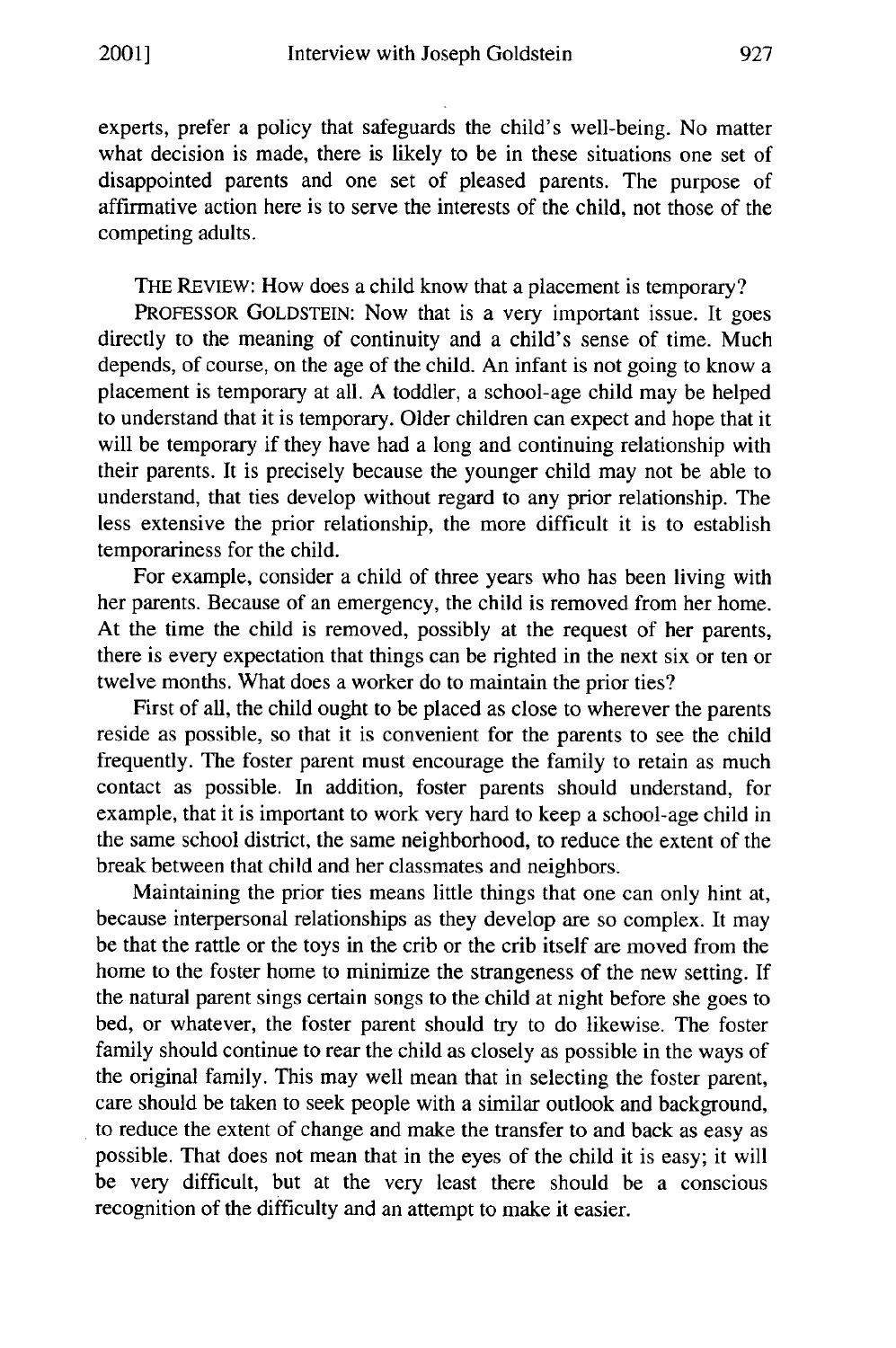One of the things that was done with the children who were removed from wartime London and placed in a residential nursery with Anna Freud and other workers was always to make sure that the child's hairstyle did not change. When the mother or father visited, there was a kind of instant recognition. At the same time the parents who had to remain in London while the children were evacuated were encouraged not to change their hair.

A comparable situation arises when a child is placed in a hospital. In the old days, hospitals would not allow parents to stay with young children because the nurses and doctors did not want that burden, that kind of intrusion. It was a terribly painful experience for children who missed their parents. Now we recognize that it is desirable in most cases to allow patients free access to their children in the hospital so that ties can be maintained.

THE REVIEW: How do parents, childcare workers, and judges know when short-term care has become long-term care?

PROFESSOR **GOLDSTEIN:** In the first book we intentionally avoided setting any specific periods of time. We thought it would be much better to try to work out on a case-by-case basis what would be a permissible separation in terms of each individual child. But it is unfortunately true that a large percentage of the workers in the field are ill-equipped to do the job and have much more work than they can do sensibly. In the second book we set out guidelines because we recognized that more harm would be done by a free exercise of discretion than by providing some guidance in relation to the ages of the children involved.

The guidelines err on the side of time periods that, from the child's vantage point, are really far longer than would be necessary to break an old tie or establish a new one. We did this in order to be as protective as possible of those parents who may have lost their child. We were being overcautious out of concern for those people who are disadvantaged by the administration of law in every area. We also compromised somewhat our own personal preference for erring on the side of the child's best interests because we recognize how inexact are the means for measuring the significance of time for the child. More than that, with regard to older children, we included a provision which is intended to allow for exceptions to the fixed periods where there is a substantial possibility that there are still strong ties between the older child and the prior caretaker that ought to be taken into account when choosing the least detrimental alternative.

THE REvIEw: What happens when care that all parties intend to be short-term becomes long-term?

PROFESSOR GOLDSTEIN: It is true that there will always be some children who are left for a period of time in a setting that makes it very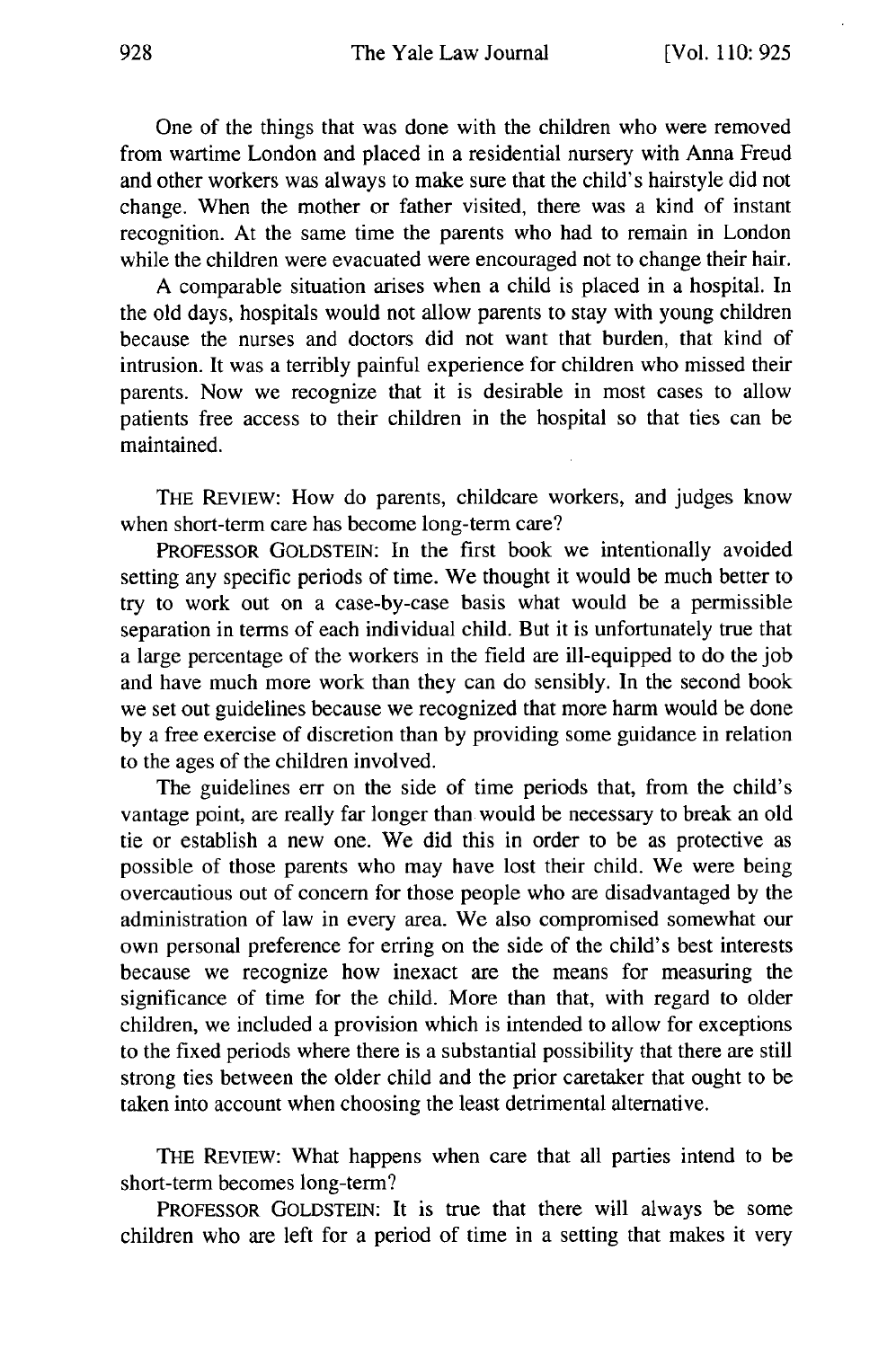difficult or impossible to return them to the setting from which they came without doing them more harm than good. That is unfortunately the nature of all human and societal institutions. There are unanticipated events and unintended consequences. The question then becomes a societal one: Should the burden of the unintended delay fall on the parents, who are deeply hurt, or fall on the child, who is growing and developing in a setting that in her eyes has become home?

There is absolutely no reason why society can't say that it should be the legal parent's interests that should be paramount. If this were the guiding goal, the child would be returned under almost any circumstances. Then you would use another set of guidelines giving those parents whatever they want because they are in law the parent. But if you accept the notion that the child's interests are to prevail once the child has become the subject of a decision by the state, then you have to take into account what is happening to that child, whether it is the parent's fault or not. This is what people get stuck on; it is not a question of fault.

THE REVIEW: From your point of view, is it possible that society could decide that we are now in a time of crisis, that disadvantaged people are losing their children and that society must stop that even if it means breaking newer and stronger ties-a decision similar to one that was made in the Netherlands after World War II to return Jewish children to their original families?

PROFESSOR **GOLDSTEIN:** Society could certainly say that there is something more important than the well-being of a particular child, such as protecting the rights of poor adult women or minorities. Whether or not that is a policy I would support is another question, but if society adopts that policy then it seems to me it ought to adopt it recognizing that it can't operate that policy and then say, this is for the child's best interests.

THE REVIEW: How do you respond to people who say that the blood tie is the most important factor to take into consideration, that in the long run, whatever the short-term disruption, it is better for the child to be with its natural parents?

PROFESSOR **GOLDSTEIN:** One of the things we are very confident about is that for a variety of reasons most people cannot make long-term predictions about children. In order to avoid a massive error, which is possible under the social policy you are suggesting because the state is such a gross instrument, we must make determinations based on what we know and what short-term predictions might justify. And the short-term prediction for many children who have been in long-term foster care with the same family is an enormous disruption in development. People who talk about biological ties have latched onto something as a shorthand without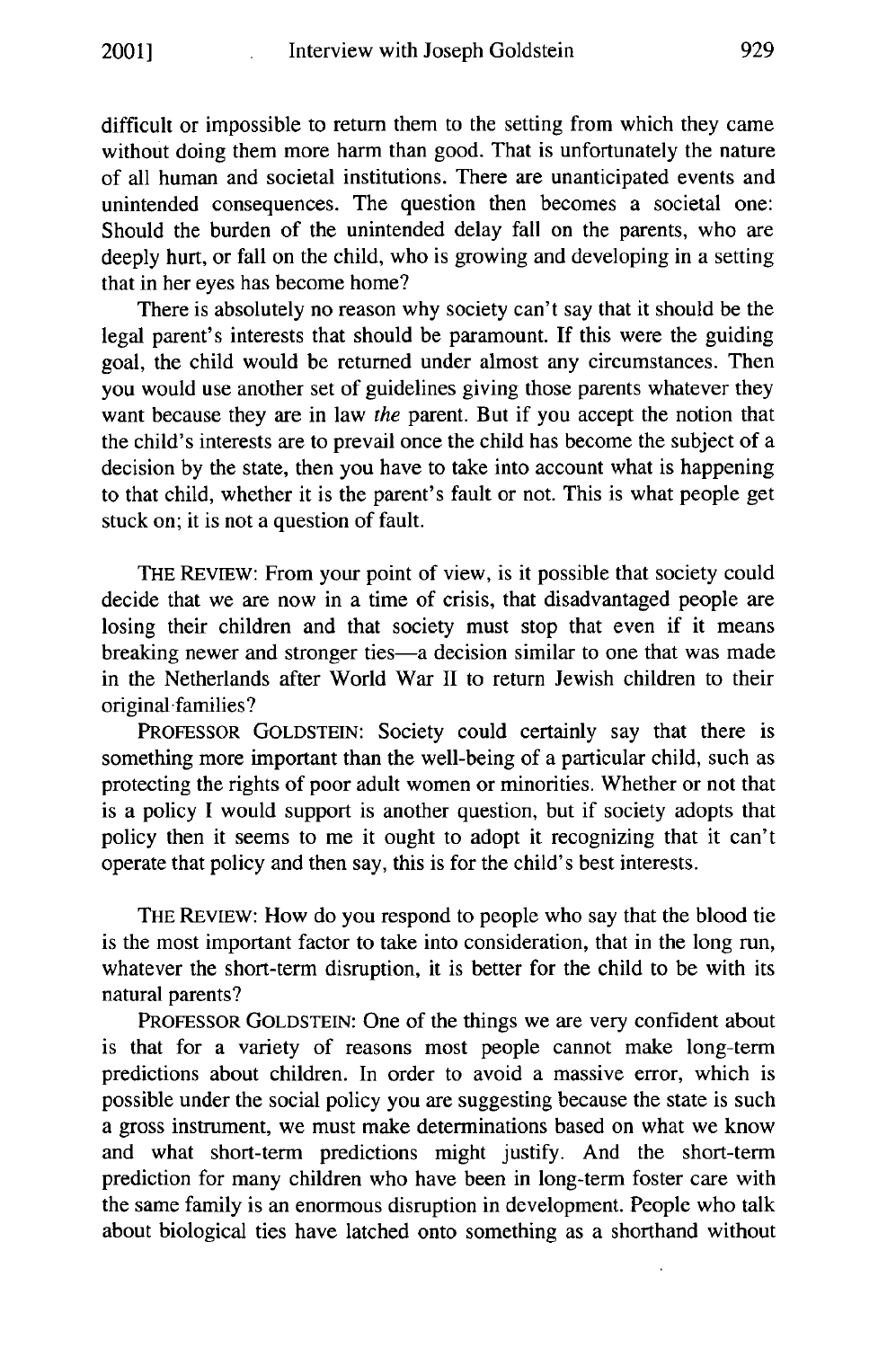understanding what underlies its development, using it in a mechanical way without regard to the interests of the child.

Early common-law cases, though they recognize the notion of the blood tie, came to accept its significance because of the function that was attached to it, that is, an expectation that those with inherent biological connections would be the source of affection and nourishment and care on a continuing basis. The preference was at first a paternal one, because the father was perceived as the person who could provide the wherewithal and care for the helpless child. The presumption in favor of the blood tie could be overcome, however, by establishing that adults who were permanent parents were not necessarily the adults who actually served as legal parents.

Some of the most interesting early cases articulate the continuity principle and the need for affectionate care and, in terms of the justification for overcoming the presumption in favor of the blood tie, functionally recognize the modem doctrine of the primary caregiver. Identifying the primary caregiver in functional terms means, for example, that when the dispute is between a husband and wife, the mother should not necessarily be preferred over the father as caregiver. In eliminating the maternal preference, both mother and father start out with equal status. If there is a dispute, it is the task of the court to identify who is actually the source of care for the child on a continuing basis.

The blood tie has become a shorthand, detached over time from its underlying function. It is a nice illustration of how a guideline developed as common law can come to be misapplied when the underlying reason for it gets lost. Courts mechanically applied the blood tie notion without taking into account, except when the presumption was overcome in rare cases, that the reason for it was that that natural parent was expected to be the primary source of care on a continuing basis.

THE REVIEW: If what is best or least detrimental for a child will always be a matter of controversy, wouldn't it make more sense to make decisions in a rights-based framework? Shouldn't we say that natural parents have constitutionally protected rights that can be infringed only under the most extreme circumstances, even after the child is out of the home?

PROFESSOR GOLDSTEIN: No, I don't think so. The critical word in the question is natural. If you said "parents" as opposed to "natural parents," then the constitutional right would really be a right of the child to autonomous parents and I would agree with that. Though the presumption would be in favor of the biological parents at the start, that presumption could be overcome. One of the critical questions in law ought to be, who are the child's parents? It is a mechanical notion that just because of a biological connection the adult is the parent. Most often the two factors do coincide-preferably they will coincide-but from the child's point of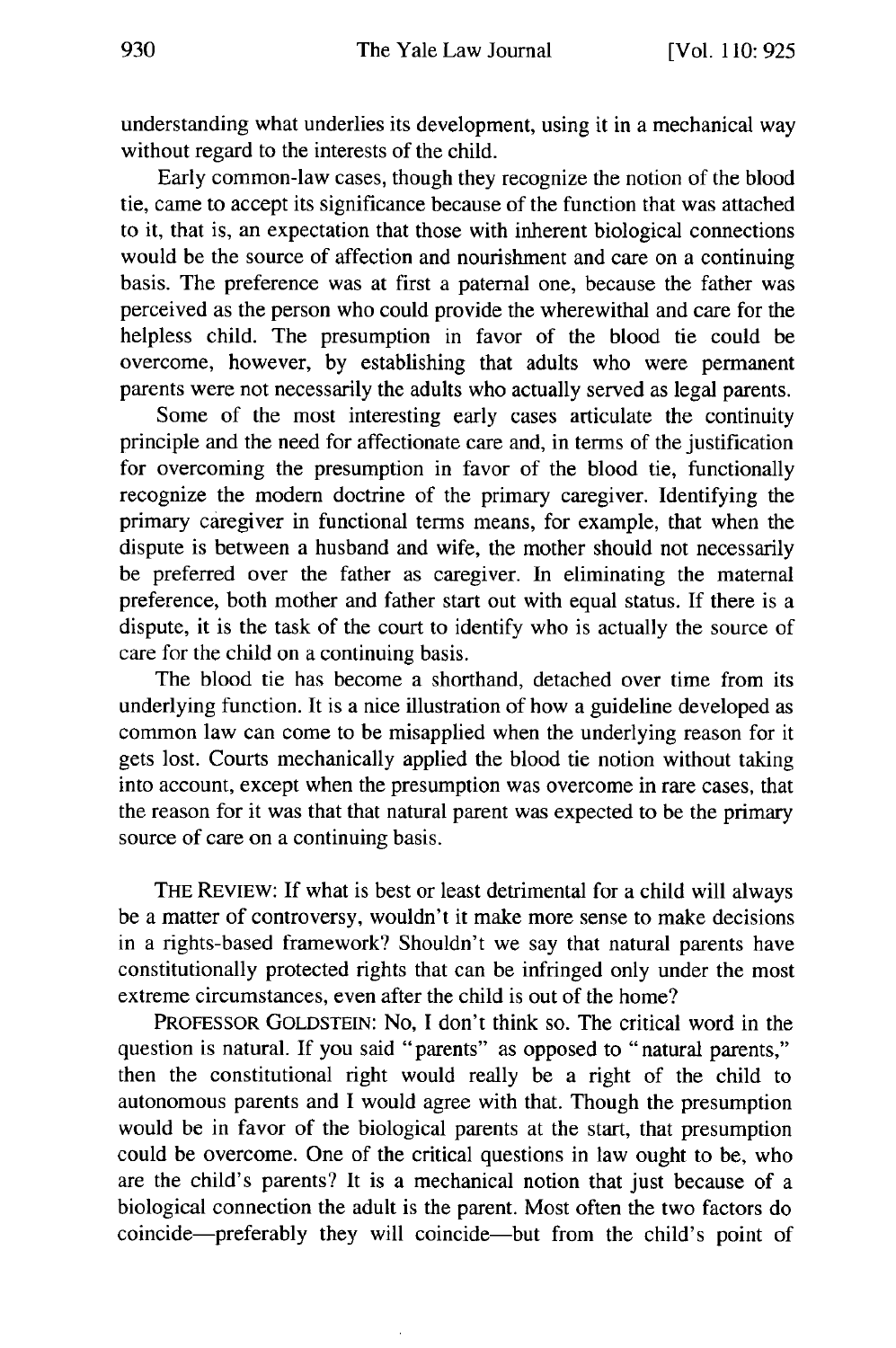view, who is the parent may have to be determined on another basis. Who will be protected by the constitutional right that you are talking about? The right should be a mutual right. It is the parent's right to raise her child as she sees fit, within very broad parameters-and it is the child's right to have a parent who can raise her without interference by the state into how she is being raised.

THE REVIEW: Doesn't your theory's emphasis on the importance of ties to a primary caretaker ignore a variety of family styles and different ethnic, cultural, and economic backgrounds?

PROFESSOR GOLDSTEIN: First of all, it is a misperception that we are talking about a single person. The justifications for intervention in *Before the Best Interests of the Child* make quite clear the preference for a child being brought up in the care of a family, whether it is extended or limited to two parents or one. Minimally, however, the state has to identify one person who has been or will be responsible for the care of the child in the way that person thinks best. The child may well be brought up in an extended family, with aunts, uncles, friends, or neighbors, or, to bring the more well-to-do, though by no means better, parents or families into view, with nannies or the headmasters or headmistresses of boarding schools. As long as that person who is perceived as responsible in law does not commit acts of neglect or abuse, there should be no intervention.

We start out with enormous restraints on the right of the state to intervene in various and diverse family styles. We are very respectful of what families of different ethnic groups, origins, or economic status believe is best for their children. Our guidelines are much more protective of a variety of family lifestyles than are many existing laws, which are too broad and vague and put all too much discretion in the hands of workers with middle-class notions about good child-rearing.

THE REVIEW: It has been pointed out that children in some cultures grow up being shared by different members of a kinship group, moving from household to household without necessarily becoming attached to one primary psychological parent or family. Do your guidelines take this into account?

PROFESSOR GOLDSTEIN: If you look carefully at the way continuity is defined in the book, you will see that it acknowledges just the kind of situation you are describing. The notion of continuity pertains to continuity of relationships, continuity of settings, continuity of lifestyles. Consider a child who has grown up in a commune of some sort, and has had to leave the commune at an age where that style of life is what she anticipates and thrives on. If the setting was not the cause for the child's being removed, then every effort should be made to place her in a similar setting to reduce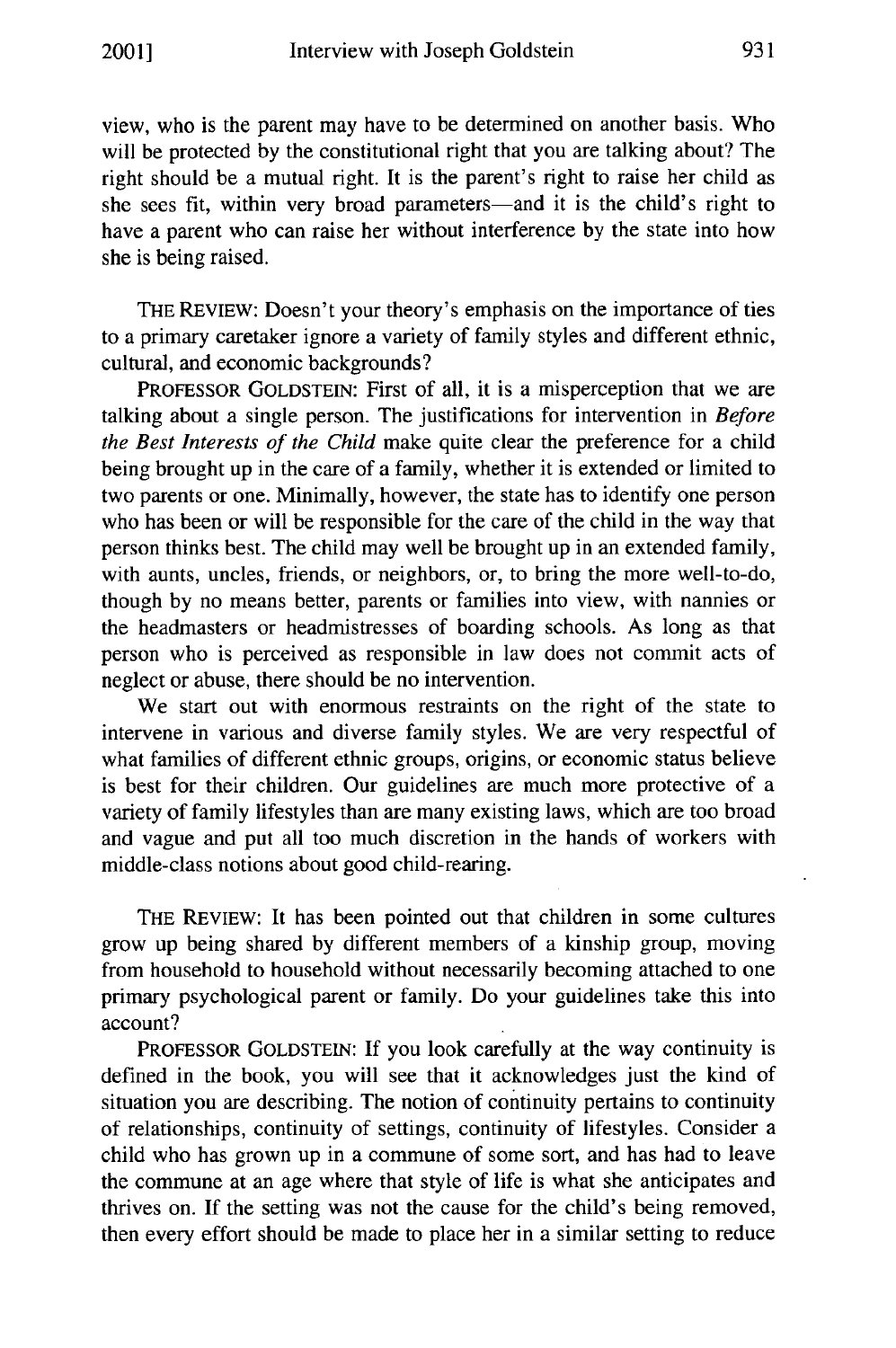the difficulty of the transfer in terms of as many factors as possible. The critical thing is that the notion of continuity is not attached to any dogma about child-rearing. It provides protection of continuity, the continuity of the kind of child-rearing from which the child came. The least intrusive, the least invasive, intervention is usually the least detrimental alternative.

THE REVIEW: Doesn't continuity of custodial setting presuppose some financial stability and some ability to continue within a certain neighborhood, dwelling, lifestyle? In other words, isn't continuity itself something of a middle-class ideal?

PROFESSOR GOLDSTEIN: No. There is an order of importance in continuity. We talk about interpersonal relationships with an adult. That is number one and it has nothing to do with money. Then we talk about continuity of surroundings. Now the surroundings may be poor or rich, but we try to protect them to the extent we can. One of the things that emerges from our guidelines is that it ought to be the state's first priority, if it really believes in the child's well-being, to provide the minimum financial basis the family needs, the minimum nourishment base, the minimum shelter base, whatever best serves the development of continuous relationships. In fact, if the only reason that a mother or father can't continue to care for the child is because they have no place to live, or no money to buy food, then we would call it child abuse by the state if the state for that reason removed the child from her family.

THE REVIEW: But isn't this just what happens, and then poor families lose their children?

PROFESSOR GOLDSTEIN: But that isn't what happens because of the guidelines. Indeed, one of the reasons the books were written was to begin to call a halt to that kind of activity, to force people who are working in these areas to think about what they are doing. For example, money has played a very substantial role in the development of notions about visitation. In the eyes of many courts, the obligation of a noncustodial parent to provide the child with care and funds determined whether visits will be allowed. This is a total failure by the courts to recognize that we have frowned as a society on using money as a basis for obtaining affection.

But let's assume that the state has wrongfully taken away a child because the parents lacked sufficient money to look after her. We agree that that shouldn't happen, but what if it does happen and a number of years have elapsed so that under the guidelines the child's primary, paramount ties have developed with the new parents, and those parents want to keep the child? What then?

This is where the difficulty comes in. If you are thinking of the wellbeing of the child, then you should not return the child to the natural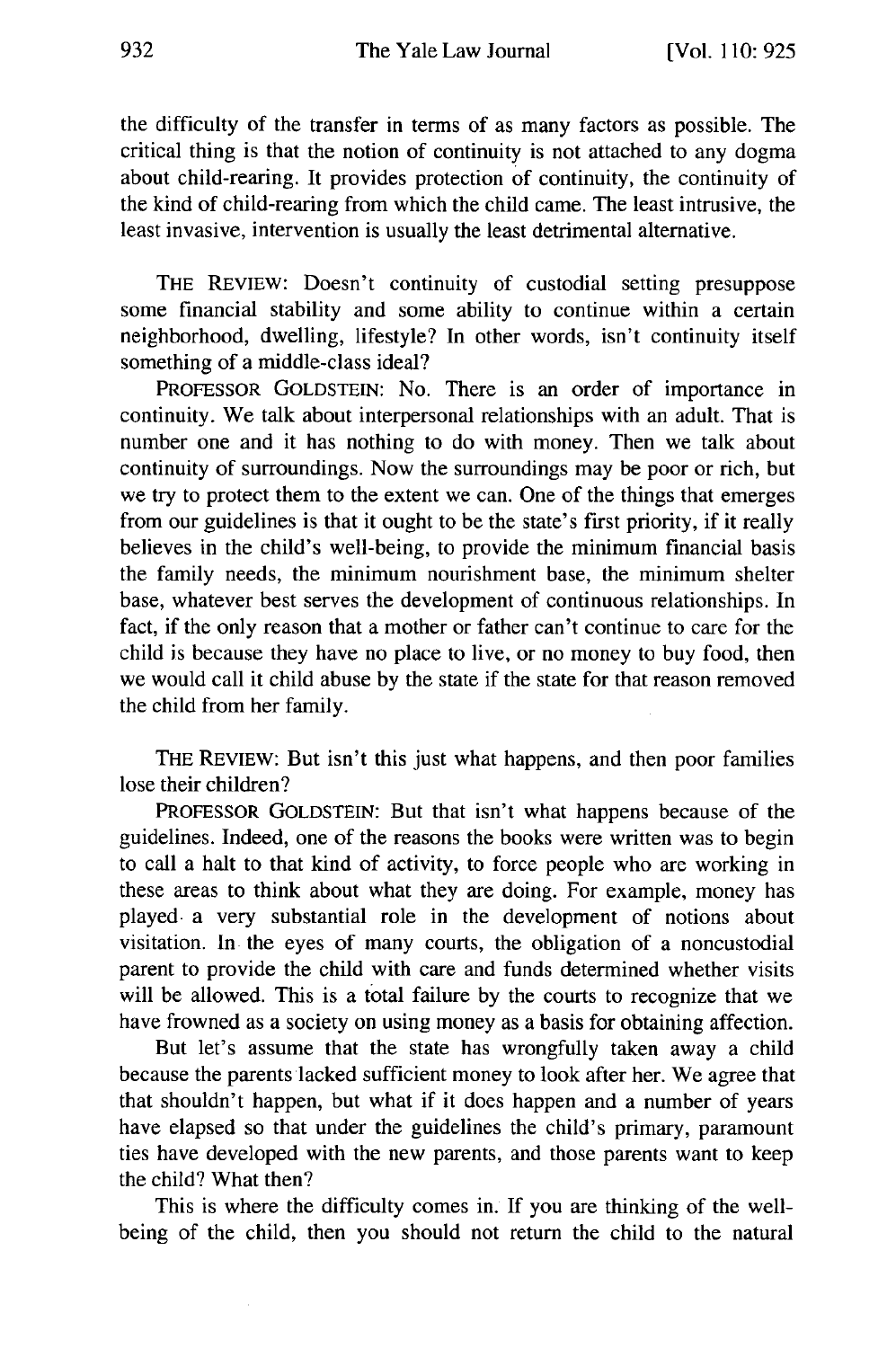parents. It may be that the parents have a right of action against the state for money damages, for they have certainly been wronged, and the child was wronged by being removed. But you do not rectify one or two wrongs that have occurred once by inflicting yet another wrong on the child. Child development knowledge tells us that the more often you remove a child from a setting in which it has developed primary ties, the more damage you do. If society prefers to use the child as the mode of compensation, fair enough, but then society must acknowledge that what it is doing is not for the child.

THE REVIEW: The observation has been made that your recommendations generally appear to be followed in termination of parental rights cases, which almost exclusively affect poor and minority families, but that they rarely seem to be adhered to in divorce and custody cases among the middle and upper classes. One reason given for this is that judges identify with upper-middle-class fathers who want to remain a part of the life of their child, whereas they don't identify with lower-class families who don't want to lose contact with the child. Assuming this is the reality, even though it is not the intent of your theories, how can you justify what has been called an experiment being conducted solely on the poor and minorities in this country?

PROFESSOR GOLDSTEIN: It is not just child placement where the poor are disadvantaged, nor is it the result of anything we have said in our books. The experiment on poor families was being carried out long before our guidelines. If anything, the guidelines are intended to hold in check the experiment, the experiment of the social worker who goes in and sees dirty laundry and dirty dishes and uses that as a justification for intervening. That is the kind of intervention we are trying to stop. We are trying to stay the hand of the state. We hope we have provided a basis for the poor to challenge what social workers do, what childcare workers do, and to call into question what has been happening.

Now what you are saying is that in divorce cases the courts are ignoring our guidelines with regard to joint custody and visitation perhaps because many of those decisions are made by men and so often it is the father who is denied visitation. It is just that kind of consideration we want to make judges conscious of. We want to prevent them from intruding their own personal beliefs or wishes into their decisions. We are trying to give them guidelines and principles that are not related to class or poverty or ethnic origin. Furthermore, with regard to joint custody, it is not just judges who are responsible, but legislative bodies enacting legislation that is the fad of the moment.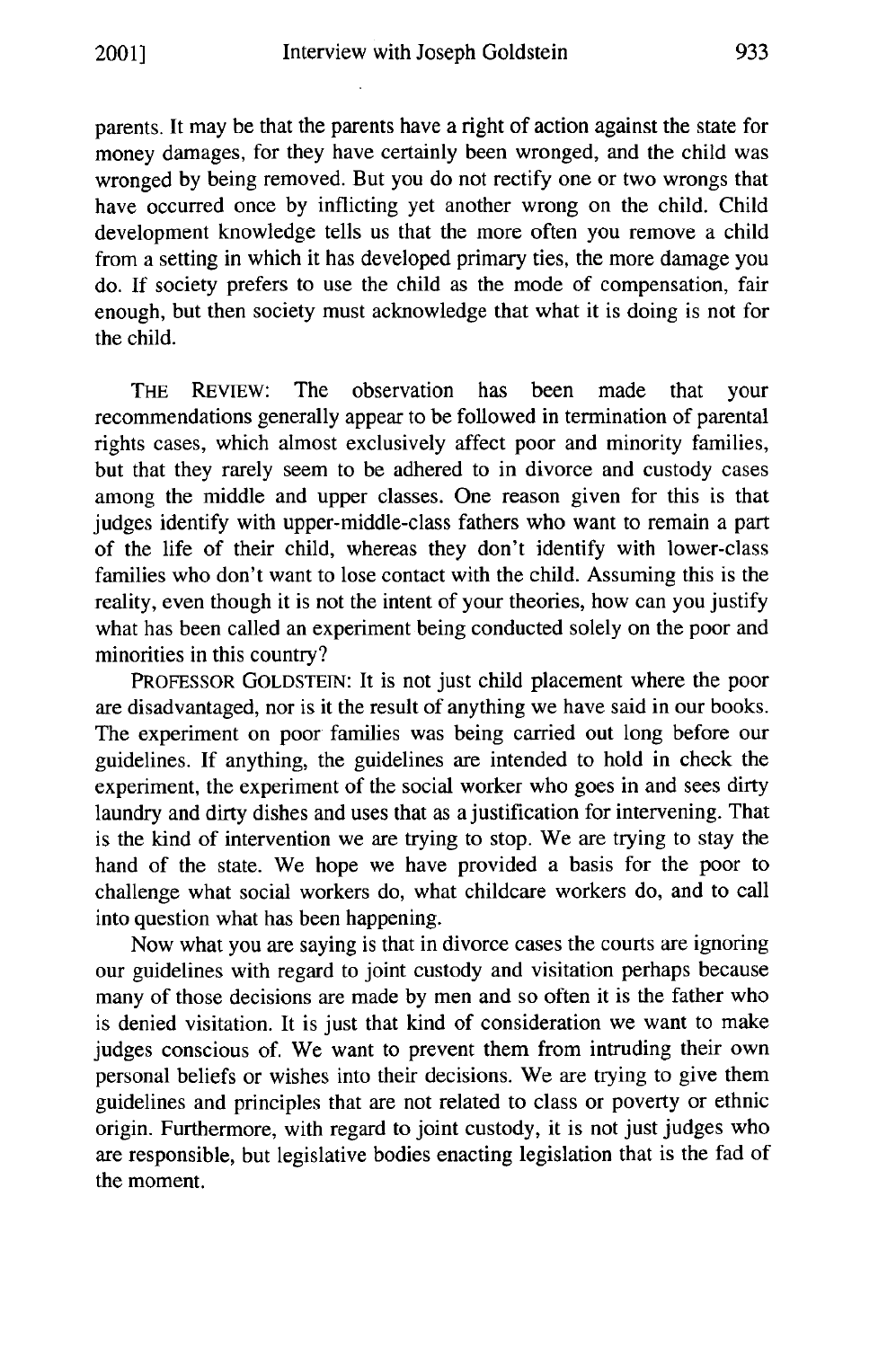THE REVIEW: When parties are in conflict over visitation, can't the law be helpful in structuring their behavior and expectations?

PROFESSOR GOLDSTEIN: Under the standards we propose, it is not divorce by itself, but only the failure of parents to be able to come to terms about arrangements for custody that justifies intervention. When two parents say, We turn to you, Your Honor, you tell us what arrangement is satisfactory, at that point we say something has changed. If the custody order is going to be an order that coerces, it will undermine the little bit of strength that the child can have from the placement, an assurance that whoever is selected as the primary caregiver can be responsible for making decisions about the child.

You cannot force meaningful visits. We are not saying that the court should be in a position to order that visits *not* take place, but we are saying that whoever is to be the parent ought to be recognized as responsible enough to decide about visits. It may be that a year after custody is awarded, the parent who is primary custodian wants more than anything for the other parent to show an interest in the child and works out an arrangement for visitation. But the law ought not to press it on the child against the primary custodian.

I am always surprised at how little emphasis there is by those who wish to make new laws or reform existing laws on the pathetic sight of a child who is gotten ready by the custodial parent at the direction of the court and is waiting at the door for a parent who never shows up. That happens over and over again, and the custodial parent then has to cope with this disappointment, and each time it happens the child is worse off than before. It makes an already difficult situation worse, and that is something that is rarely focused on.

If the person who has visitation rights does not visit, the law never says you must visit. That parent isn't held in contempt for *not* visiting, because we recognize that we cannot force adults to do this. But What the courts are doing is forcing the person who has to deal with the child on a day-to-day basis to succumb to what the court says. In a sense this gives a veto power to the person who really isn't responsible for the child on a day-to-day basis.

THE REVIEW: Some would say that if the child has a parent who is irresponsible, who doesn't show up for every visit, that she has to learn to cope with that, because it is better for her to know this parent exists than to feel that the parent is banished forever.

PROFESSOR GOLDSTEIN: That is a very legitimate personal position, and the question then becomes, is it appropriate to impose that notion about child-rearing on all people through the coercive force of the state? That is just the kind of judgment each person who is a parent has to make for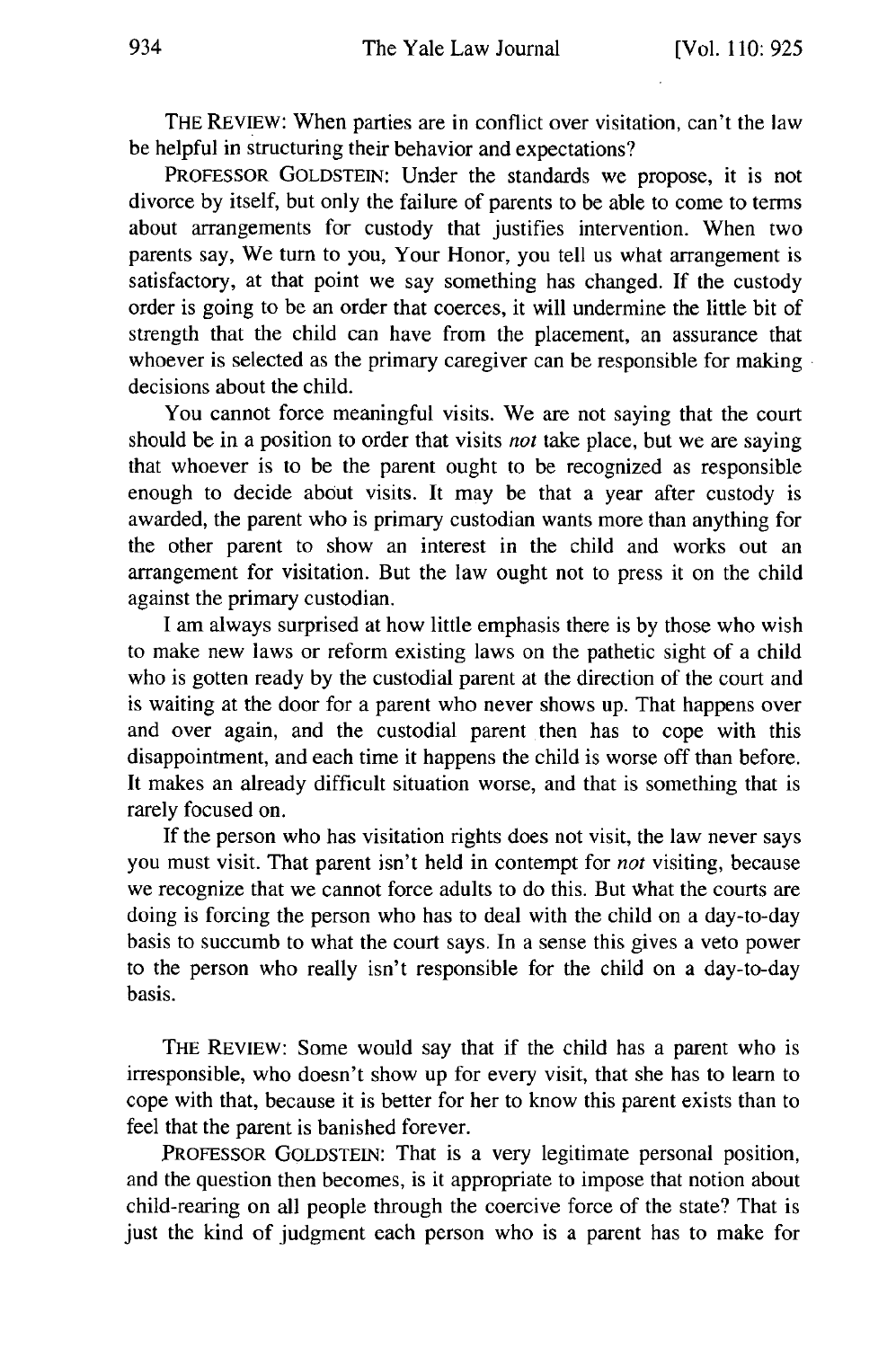himself or herself. It is beyond my comprehension how people can be so arrogant as to think they know enough about what is right for every child that their view should become the law, rather than trying, as we do, to find guidelines that leave people with different notions about child-rearing free to care for their children in a way they think best. So yes, we are for joint custody and for maintaining contact with parents in termination cases if everybody wants to cooperate. If everybody wants to cooperate, then the law shouldn't be in there at all.

THE REVIEW: How do you respond to critics who take issue with the psychoanalytic foundation of your theory, who disagree with you about the impact of separation, the child's sense of time, and so forth?

PROFESSOR GOLDSTEIN: We certainly do not mean to say anything that is an untruth. We think that our ideas are more than just beliefs, that they rest on a disciplined and organized investigation of human experience and on a substantial clinical base. Now to say that is not to tell the whole story because what we have learned through a variety of disciplines, not just psychoanalysis, only confirms what we know from ordinary common knowledge and common sense.

Indeed, the whole notion in common law of protecting the privacy of families comes out of a recognition of the need of families to have privacy, to have a setting in which children can grow up and learn and be nourished and be stimulated and be protected. It isn't as if our theory comes from nowhere or from some new discovery; it is a confirmation of human experience. Therefore, we say the burden of proof should be on those who say it is either good or not harmful to take children from their family setting or to break the ties they may have to the adults who have assumed responsibility for them.

THE REVIEW: Assuming you do not now agree with these critics, what if one day you were presented with evidence that it was more harmful for a child never to know her natural parents than to be separated for an extended period of time and returned-would you alter your views?

PROFESSOR GOLDSTEIN: If there were such evidence, certainly it would have an impact on our guidelines; it would mean that the law ought not to be concerned with safeguarding the continuity between a child and an adult once it intervenes in a family. There is nothing best once you begin to break up the natural family, but such evidence would change our assessment of the least detrimental alternative. Of course, critical to reliance on such findings would be some understanding of how the researchers define the "know" in "know her natural parents."

Let us consider an actual case. There is a child who has been in foster care from the age of three weeks to the age of nine years and all of a sudden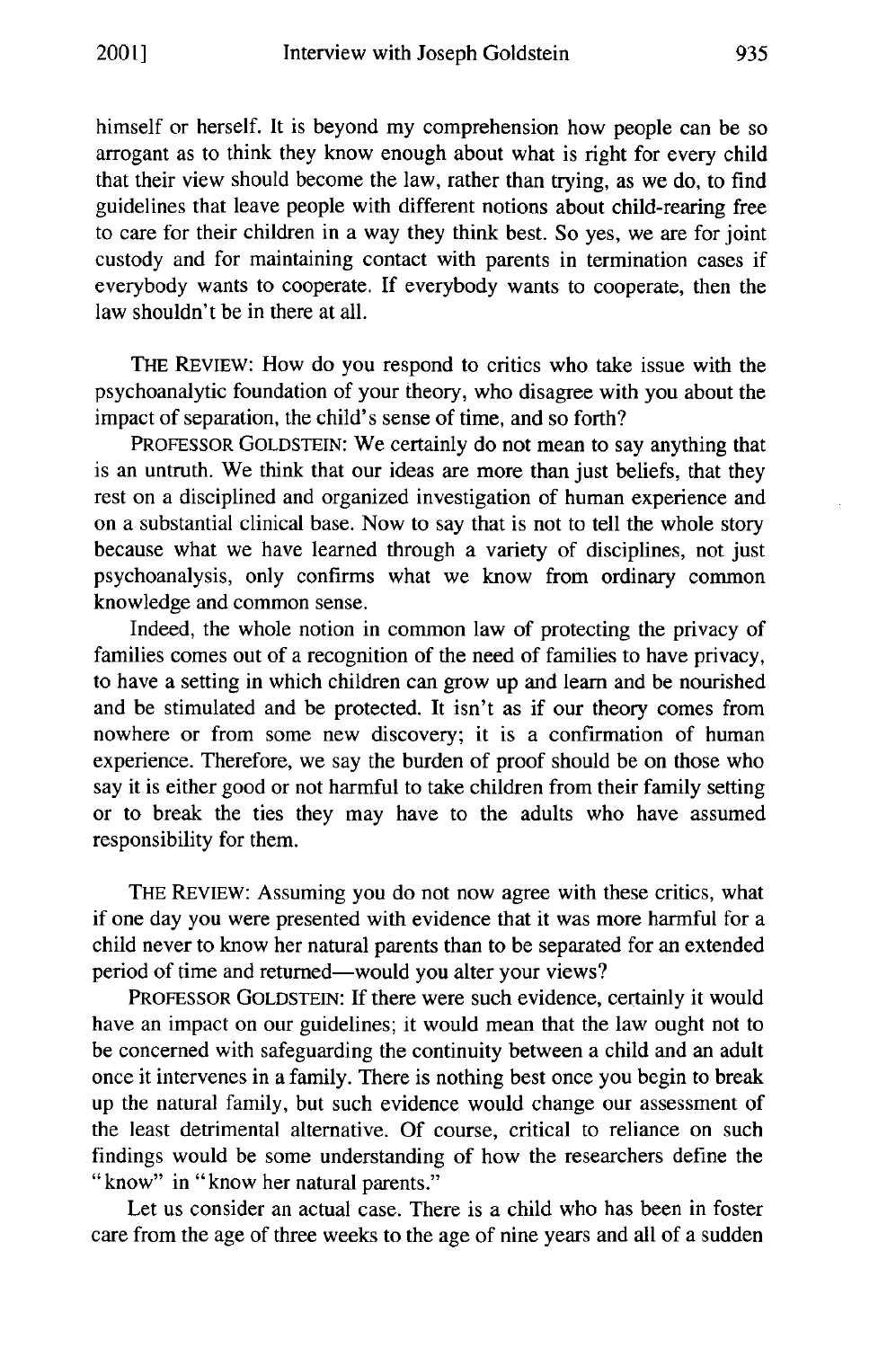the natural father, who had never previously identified himself, appears and says, I want my child. Let's assume that experts could show that some children will be hurt more by being left with the foster parent who may (although not necessarily) deny access to or information about the natural parent, than by being returned to the natural parent. If that were true, then sure, the least detrimental alternative would be to turn that nine-year-old child over to a person who, from the child's point of view, is a stranger. Okay, if it is true that this stranger is more important than the family the child has been living with for ten years, then the child should be returned to its biological parent. Such a finding would be so in conflict with ordinary knowledge, with common experience, that I would be skeptical about its validity. But I could be convinced.

No single factor can be the basis for a judgment about what is least detrimental. That is why we would prefer not to allow this kind of dogma to intrude on a placement; it is too detailed a factor. The goal of every placement should be to place every child in a setting in which someone is responsible for making judgments, even the judgment about the desirability of knowing who your father or mother was or whether I am really your mother or I am really your father. There are lots of children who are the result of a relationship in which no one may know who the father is.

The point is, notions about what information children should have and when is one of the functions parents perform. There is no one answer, there is no one right way of bringing up children, but there may be a right way for each parent. In one sense, our guidelines are aimed at preventing some massive error arising from the state adopting a doctrine that every child ought to be moved because somebody has come up with a study that it is harmful for children to be deprived of contact with their natural parents. That may be true in some cases, it may not be true in others. Statistics and empirical studies have the burden of overcoming common sense and ordinary knowledge.

THE REVIEW: Do you think your guidelines have sometimes been misused because childcare workers or judges may have misunderstood them?

**PROFESSOR GOLDSTEIN:** It is quite likely that there is confusion about the application of some of the theoretical principles amongst those who actually have cases to resolve. In part I think this is true because too much power generally is attributed to rules, regulations, and guidelines; no guideline can be expected to have the intended impact unless those who make decisions share and understand the philosophy which underlies it. One of the basic functions of both books was to provide a commentary for the guidelines. It is critical that when people who administer child placement are trained, they learn what the basis is for *any* guideline. A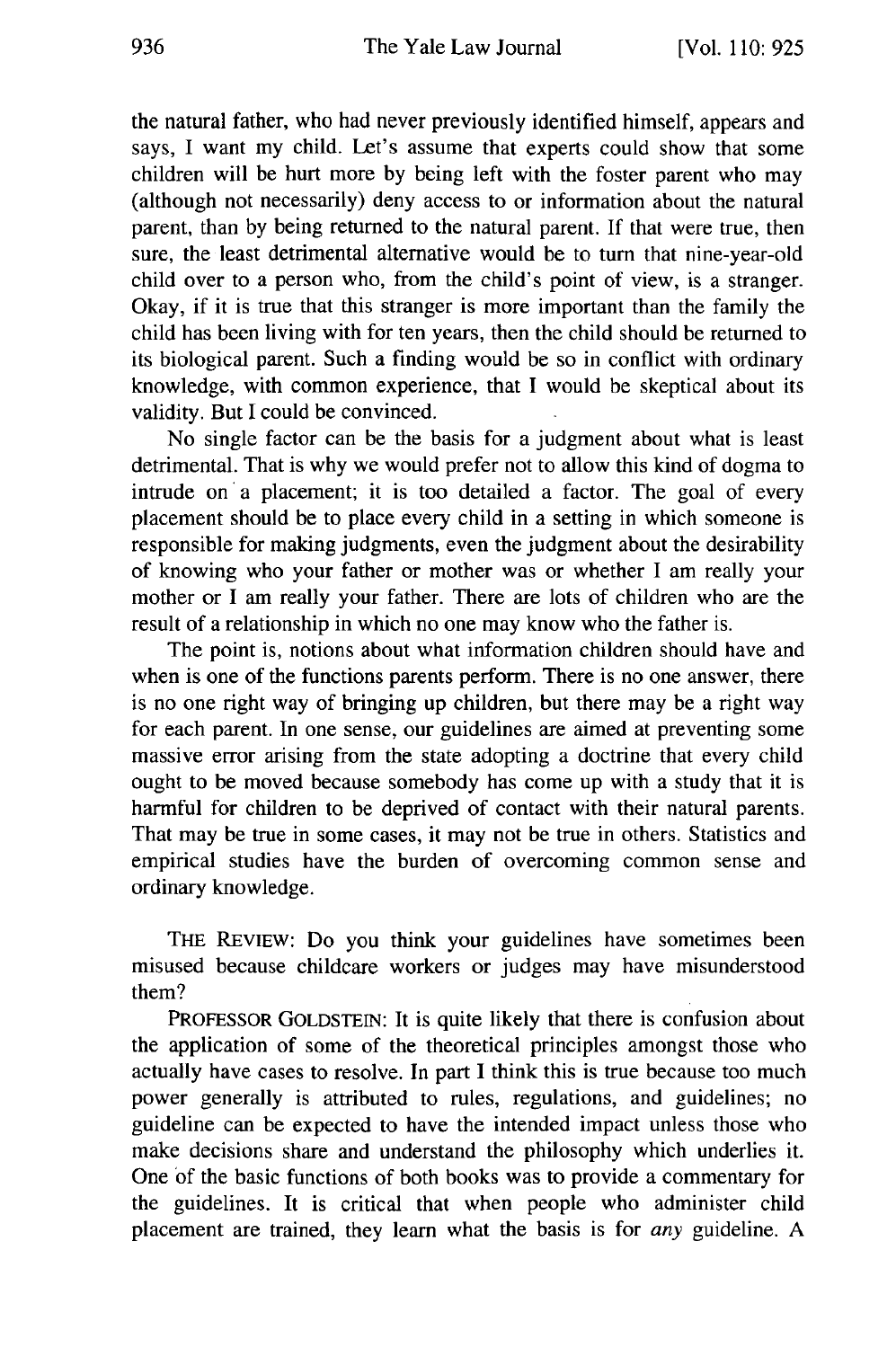guideline is a precondition for restraining authority as well as a premise for granting it. At the same time, however, it is only *one* of the necessary conditions. Without the training and continuous exchanges that enables each worker in the system to understand the purposes of the guidelines, whether they are our guidelines or someone else's, they may be misused.

There was a case involving a new state childcare worker who made a misguided effort to apply what she understood to be the policy of the department that each child should have a permanent placement. In poring over the files assigned to her, she discovered a child who had been in foster care with the same family for five years. She never inquired why the foster family had not sought adoption. There was, in fact, a good reason: Because one of the foster parents had been ill, they had reluctantly decided it might be inappropriate at the time to seek adoption. There was no conflict with the natural parents; it had already been decided that termination of the natural parents' rights was feasible and desirable. Without consulting her supervisor or talking with the foster parents, she visited the child in school and assured her that the department intended her to have a permanent home. She told the girl that she would look for an adopting family. It was a terrible experience for the child, who thought that she was going to have to leave the two people she thought of as her real parents.

There is no question that this child's need for continuity of care and permanency was safeguarded by leaving her in foster care without adoption, but by mechanically applying the notion of permanency, equating it with adoption, the social worker acted inappropriately and without regard to the theoretical underpinnings of the guidelines. Fortunately, a supervisor discovered what was happening and prevented the social worker from doing further harm.

That is an example of a well-intentioned worker misreading the guideline that says each child in the care of the state should be provided with a permanent home if possible. Aside from such misunderstandings, in general a good deal has to be done over time to train workers to hold in check their personal dogma about what good child-rearing is and to restrict intervention to a very narrow range of justifications for intrusion. Whenever possible, and I think this is more and more the case, the state must offer support services to the family rather than separate the child from her parents.

As far as courts are concerned, I am not sure they misinterpret so much as reject some of the guidelines. In trying to safeguard the family of the child, very often they confuse the real family and the legal family. Too often, whoever is designated the legal parent is perceived to be the child's family. By contrast, we try to look at the family from the vantage point of the child; that is, we try to put ourselves in the skin of children of different ages, recognizing that most children don't know what the law is but do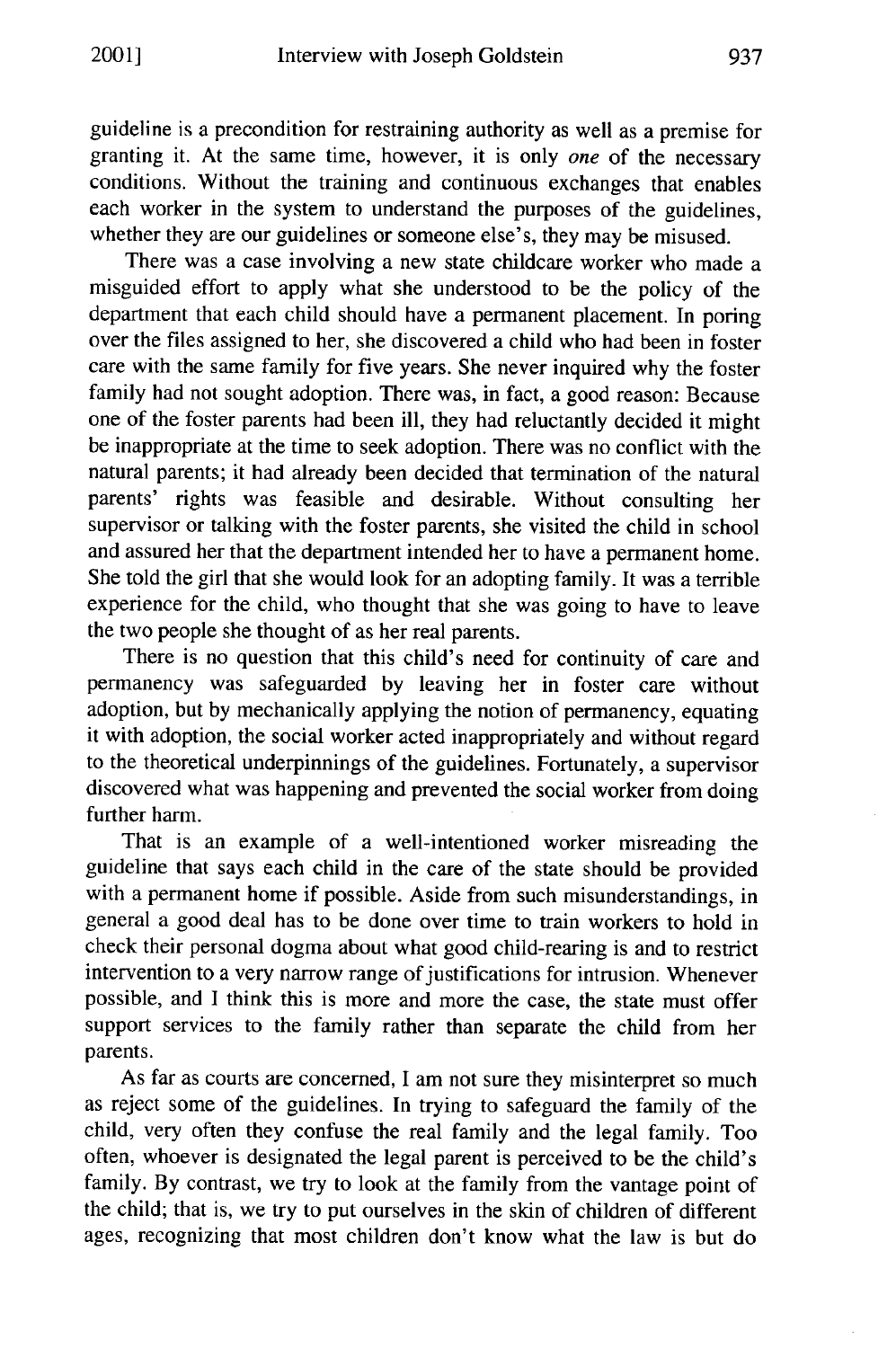know from interpersonal relationships who their family is. Of course, who the child's real family is never arises until the child becomes the subject of state intervention. Again, it is worth emphasizing that the justifications for intervention under our guidelines are far narrower than those currently applied in most states.

THE REVIEW: What have you learned from the responses you've gotten to the translations of the two books?

PROFESSOR GOLDSTEIN: One of the things we learned or relearned is no matter how much precision you give to guidelines, it is critical that the person administering the law comprehend and understand what led to those guidelines. Vagueness and distortion are not necessarily the culprits. In Germany, for example, my impression is that the narrow and restrictive statutory language of child-placement codes may be used in broad and intrusive ways. On the other hand, my impression is that in France, there is less intervention than might be expected from the broad statutory language in which the codes appear to be written.

We have also learned about the very strong wish of the parent who is not the custodian (this is primarily in divorce cases) to have a right of access to her child. Parents are universally troubled by the notion that we would not recommend forcing the custodial parent to make access available. But at the same time we have come to learn how frequently those who are vehement about having access soon tire of the opportunity and give up taking advantage of it at the very moment when the custodial parent is very anxious for the visit to take place. I don't say this as a universally general proposition, but there are a number of examples.

THE REVIEW: From your point of view, what is the value of a symposium like this?

PROFESSOR GOLDSTEIN: Aside from the fact that we learn a great deal from these discussions, the most important thing is that what was not discussed for a long time is being discussed now. Decisions were made and taken for granted as appropriate and best for children without thought and without conscious deliberation. Discussions provide a chance for the cakes of custom to be shaken so that we can rethink what we are doing. That, after all, is all we can ask for-that we take sufficient time away from the demands of every day to think about what we often do without thought because we need a Band-Aid here or a Band-Aid there.

When someone said, aren't you sorry that you wrote this book because it can be misused, my answer was that had I thought to invent the paring knife as a neat tool for peeling fruit, I wouldn't have been inhibited from doing it even though I was aware that some people might misuse the paring knife by putting it in someone else's back. The fact that these ideas can be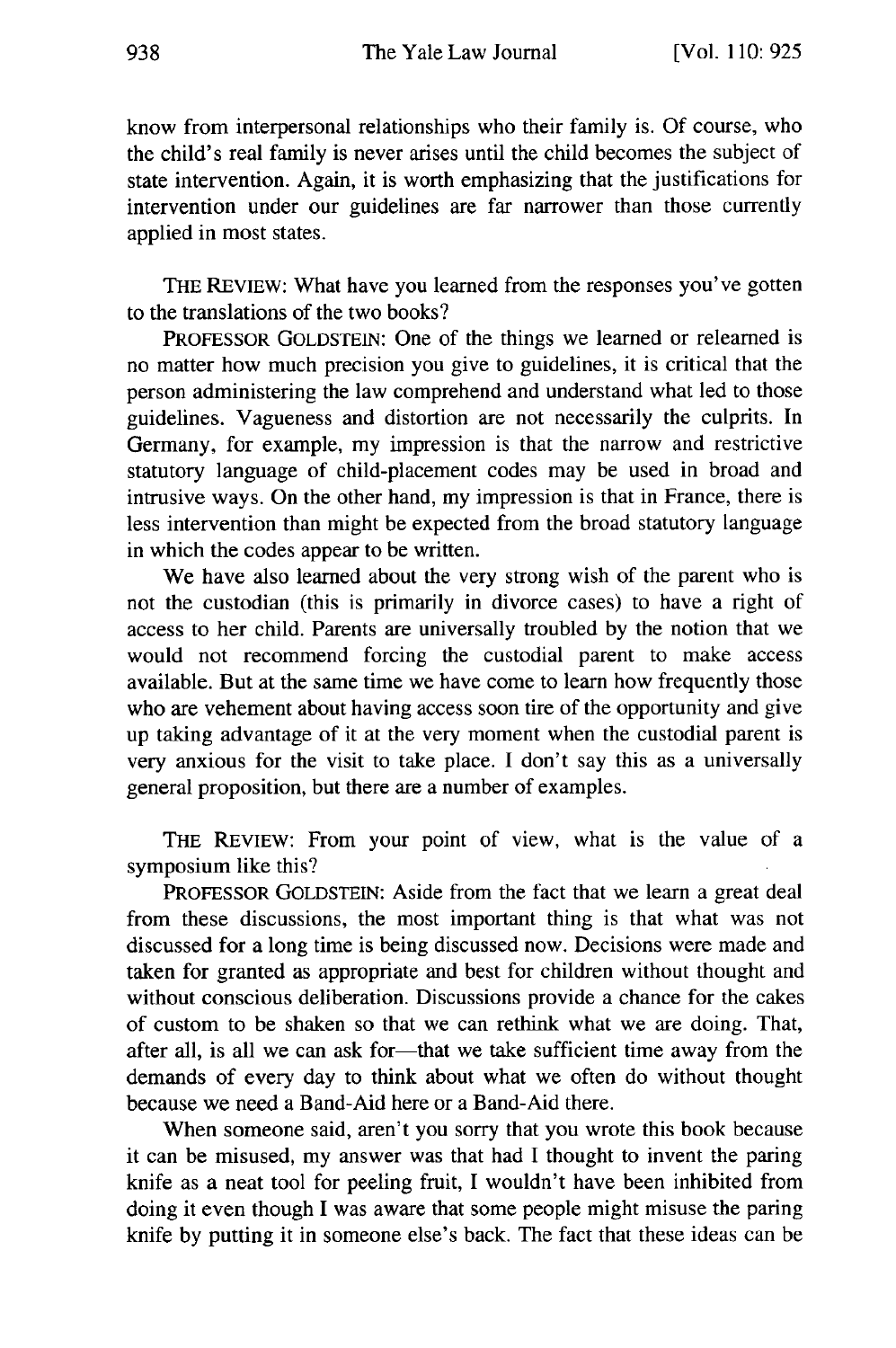misused is true of anything, but that oughtn't to prevent someone from sharing thoughts which are free of the pressure of day-to-day decisions with others who have to make decisions under pressure. Finally, I think we as professionals can learn from discussion that simple solutions, simple guidelines, are not necessarily simplistic. Indeed such guidelines, in recognizing the fragility and complexity of human relationships, provide more sophisticated solutions than guidelines that empower the state to detail, and on a continuing basis, to review and to manage such relationships.

THE REVIEW: In an effort to elucidate the interrelations between your ideas and your own background, could you tell us something about the class and family you come from?

PROFESSOR GOLDSTEIN: If I were being interviewed by *People* magazine, I would have anticipated a question like that and might havealbeit reluctantly-contributed to their insatiable interest in gossip. To answer your question would only feed into the kinds of stereotypes that the media are prone to promote for their readers who want to engage in some form of curbstone psychoanalysis. The test of what we write in our books ought to be how adequately we have expressed our ideas and how wellfounded they are.

THE REVIEW: So the criticism that white upper-middle-class notions about families and children underlie the ideas in your books ought not to be addressed by looking at your background?

PROFESSOR GOLDSTEIN: That is correct. What ought to be addressed is whether, in fact, our guidelines are valid and if valid, whether they apply only to white middle-class families. Indeed, if our guidelines have any purpose, if they say anything, it is that we must beware of professional participants in the child-placement process who are insufficiently trained to be able to separate their personal from their professional views. Our guidelines say to the lawyers, the judges, the social workers, and the experts in child development, Be conscious of the force of your background on the decisions you are empowered to make on behalf of children. Indeed, because the coercive authority of the state has been given to you in your job, we have sought—through our guidelines—to remove from you the broad discretion that has been granted to you by such vague and undefined statutory phrases as "neglect," "abuse," and "emotional harm." The guidelines are designed to prevent those with such power from imposing upon the children and families they serve their middle-class, lower-class, or upper-class notions of what is "good" or "bad." We have tried to fashion principles that prefer children and that can be applied neutrally once the state is empowered to intervene.